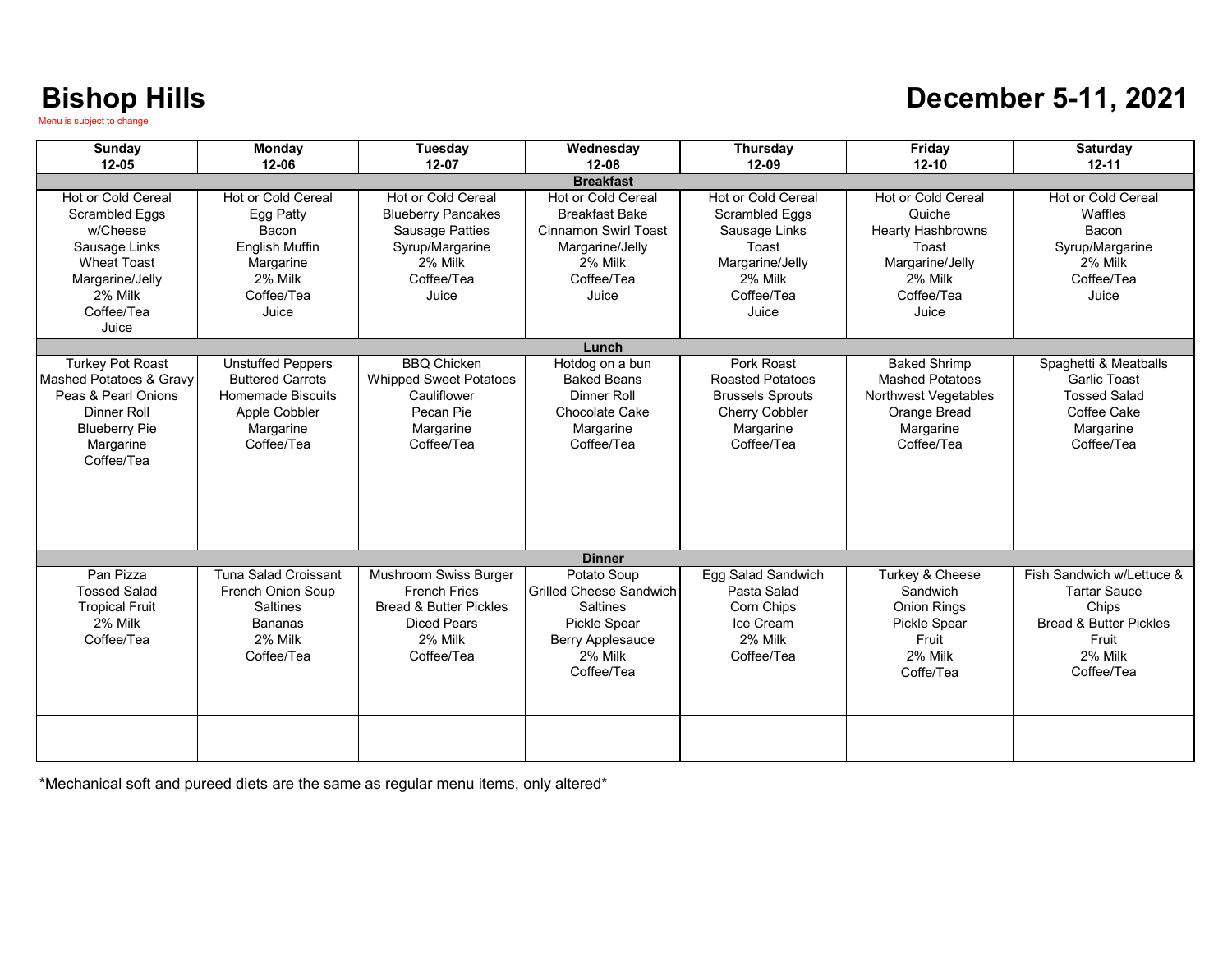#### **December 12-18, 2021**

| Sunday                                                                                                                     | Monday<br>$12 - 13$                                                                                                      | Tuesday                                                                                                                                | Wednesday                                                                                                                              | Thursday<br>$12 - 16$                                                                                                                                      | Friday<br>$12 - 17$                                                                                                                                        | <b>Saturday</b><br>$12 - 18$                                                                                             |
|----------------------------------------------------------------------------------------------------------------------------|--------------------------------------------------------------------------------------------------------------------------|----------------------------------------------------------------------------------------------------------------------------------------|----------------------------------------------------------------------------------------------------------------------------------------|------------------------------------------------------------------------------------------------------------------------------------------------------------|------------------------------------------------------------------------------------------------------------------------------------------------------------|--------------------------------------------------------------------------------------------------------------------------|
| $12 - 12$                                                                                                                  |                                                                                                                          | $12 - 14$                                                                                                                              | $12 - 15$<br><b>Breakfast</b>                                                                                                          |                                                                                                                                                            |                                                                                                                                                            |                                                                                                                          |
| Hot or Cold Cereal<br><b>Scrambled Eggs</b><br>Sausage Links<br>Toast<br>Margarine/Jelly<br>2% Milk<br>Coffee/Tea<br>Juice | <b>Hot or Cold Cereal</b><br><b>French Toast</b><br>Sausage Patties<br>Syrup/Margarine<br>2% Milk<br>Coffee/Tea<br>Juice | Hot or Cold Cereal<br><b>Cheesy Scrambled Eggs</b><br>Bacon<br><b>Wheat Toast</b><br>Margarine/Jelly<br>2% Milk<br>Coffee/Tea<br>Juice | Hot or Cold Cereal<br><b>Boiled Eag</b><br><b>Biscuits &amp; Sausage</b><br>Gravv<br>Margarine/Jelly<br>2% Milk<br>Coffee/Tea<br>Juice | Hot or Cold Cereal<br>Breakfast Sandwich on<br>English Muffin w/ Cheese.<br>Sausage & Egg<br>Hash Browns<br>Margarine/Jelly<br>2% Milk<br>Coffee/Tea/Juice | <b>Hot or Cold Cereal</b><br><b>Scrambled Eggs</b><br>Canadian Bacon<br>Cinnamon Toast<br>Margarine/Jelly<br>2% Milk<br>Coffee/Tea<br>Juice                | Hot or Cold Cereal<br>Waffles<br>Sausage Links<br>Syrup/Margarine<br>2% Milk<br>Coffee/Tea<br>Juice                      |
|                                                                                                                            |                                                                                                                          |                                                                                                                                        | Lunch                                                                                                                                  |                                                                                                                                                            |                                                                                                                                                            |                                                                                                                          |
| <b>Baked Ham</b><br><b>Scalloped Potatoes</b><br>Peas<br>Dinner Roll<br><b>Brownies</b><br>Margarine<br>Coffee/Tea         | Hot Turkey Sandwich<br>Mashed Potatoes & Gravy<br><b>Mixed Vegetables</b><br>Fruit Cup<br>Margarine<br>Coffee/Tea        | Chicken Pot Pie w/Biscuit<br>Green Beans<br>Cinnamon & Raisin Rice<br>Pudding<br>Margarine<br>Coffee/Tea                               | <b>BBO</b> Beef<br>Au Gratin Potatoes<br><b>Broccoli</b><br><b>Dinner Roll</b><br>Apple Cobbler<br>Margarine<br>Coffee/Tea             | Pork Loin<br>Long Grain & Wild Rice<br>Vegetable Medley<br>Root Beer Float Cake<br>Margarine<br>Coffee/Tea                                                 | Creamy Chicken &<br>Mushrooms with Egg<br><b>Noodles</b><br><b>Mixed Vegetables</b><br><b>Garlic Toast</b><br>Pistachio Pudding<br>Margarine<br>Coffee/Tea | Meatloaf<br>Mashed Potatoes & Gravy<br>Northwest Vegetables<br>Cheesecake<br>Margarine<br>Coffee/Tea                     |
|                                                                                                                            |                                                                                                                          |                                                                                                                                        |                                                                                                                                        |                                                                                                                                                            |                                                                                                                                                            |                                                                                                                          |
|                                                                                                                            |                                                                                                                          |                                                                                                                                        | <b>Dinner</b>                                                                                                                          |                                                                                                                                                            |                                                                                                                                                            |                                                                                                                          |
| Corned Beef Sandwich<br>Potato Salad<br>Pickle<br><b>Fruit Cocktail</b><br>2% Milk<br>Coffee/Tea                           | Olive Burger<br><b>Onion Petals</b><br>Pickle<br>Banana Pudding<br>2% Milk<br>Coffee/Tea                                 | Deli Sandwich<br>Soup of the Day<br><b>Saltines</b><br><b>Mixed Fruit</b><br>2% Milk<br>Coffee/Tea                                     | <b>Grilled Cheese Sandwich</b><br><b>Tater Tots</b><br><b>Tossed Salad</b><br>Pineapple Chunks<br>2% Milk<br>Coffee/Tea                | <b>Chicken Salad Sandwich</b><br>Potato Chips<br>Coleslaw<br>Ice Cream<br>2% Milk<br>Coffee/Tea                                                            | Ham Salad Sandwich<br>Soup of the Day<br><b>Saltines</b><br>Cottage Cheese &<br>Peaches<br>2% Milk<br>Coffee/Tea                                           | Roast Beef & Swiss<br>Sandwich<br><b>Onion Rings</b><br>Pickle Spear<br><b>Mandarin Oranges</b><br>2% Milk<br>Coffee/Tea |
|                                                                                                                            |                                                                                                                          |                                                                                                                                        |                                                                                                                                        |                                                                                                                                                            |                                                                                                                                                            |                                                                                                                          |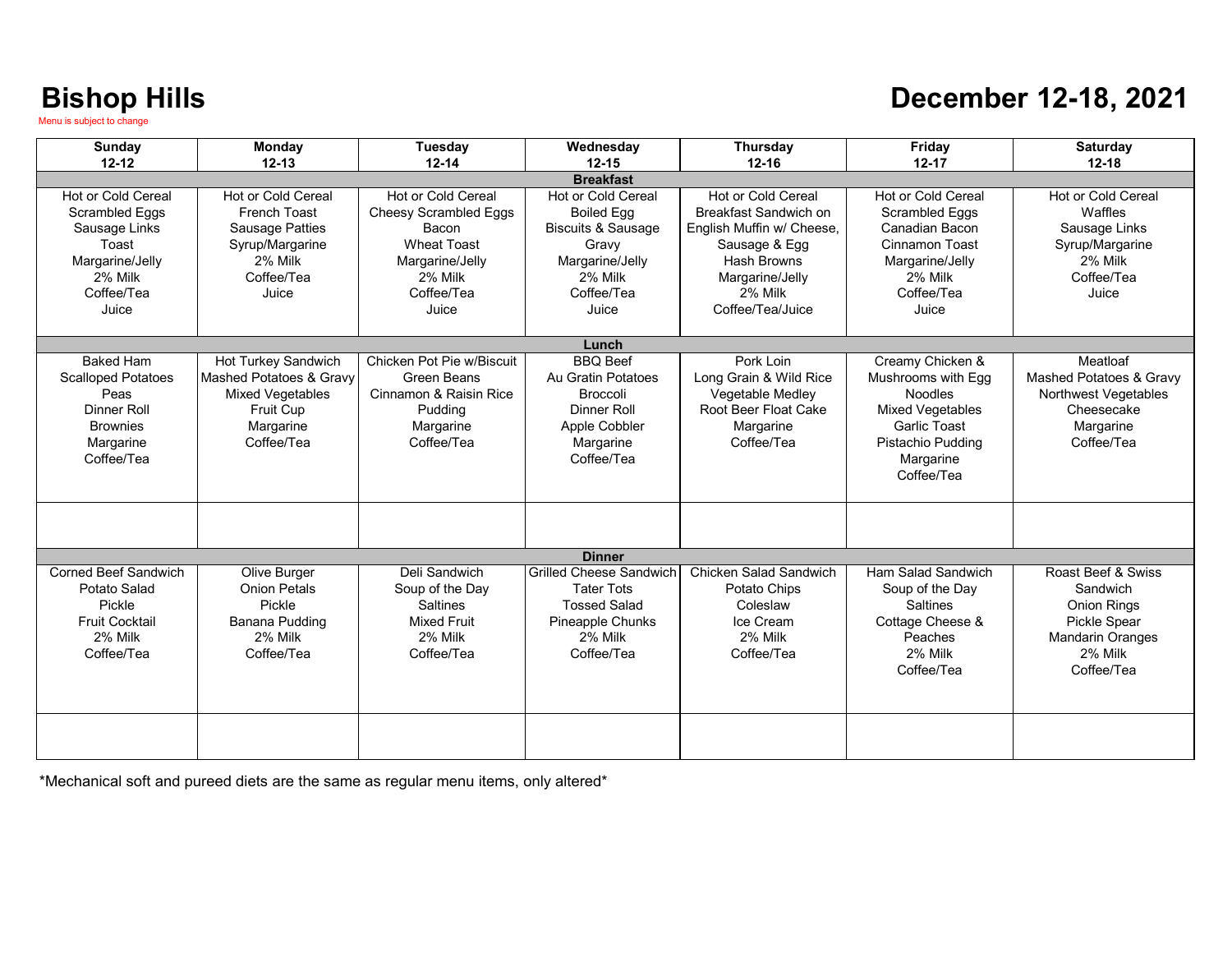### **December 19-25, 2021**

| Sunday                 | <b>Monday</b>       | Tuesday                      | Wednesday               | <b>Thursday</b>               | Friday                    | Saturday                   |
|------------------------|---------------------|------------------------------|-------------------------|-------------------------------|---------------------------|----------------------------|
| $12 - 19$              | $12 - 20$           | $12 - 21$                    | $12 - 22$               | $12 - 23$                     | $12 - 24$                 | $12 - 25$                  |
|                        |                     |                              | <b>Breakfast</b>        |                               |                           |                            |
| Hot or Cold Cereal     | Hot or cold Cereal  | Hot or Cold Cereal           | Hot or Cold Cereal      | Hot or Cold Cereal            | Hot or Cold Cereal        | Hot or Cold Cereal         |
| <b>Scrambled Eggs</b>  | Pancakes            | <b>Cheesy Scrambled Eggs</b> | <b>Boiled Egg</b>       | <b>Fried Eggs</b>             | Quiche                    | Waffles                    |
| Bacon                  | Sausage Patty       | Bacon                        | Canadian Bacon          | <b>Fresh Baked Muffin</b>     | Hash Browns               | Sausage Links              |
| <b>Wheat Toast</b>     | Syrup/Margarine     | Raisin Toast                 | <b>Wheat Toast</b>      | Yogurt                        | Toast                     | Syrup/Margarine            |
| Jelly/Margarine        | 2% Milk             | Jelly/Margarine              | Margarine/Jelly         | Margarine/Jelly               | Margarine/Jelly           | 2% Milk                    |
| 2% Milk                | Coffee/Tea          | 2% Milk                      | 2% Milk                 | 2% Milk                       | 2% Milk                   | Coffee/Tea                 |
| Coffee/Tea             | Juice               | Coffee/Tea                   | Coffee/Tea              | Coffee/Tea                    | Coffee/Tea                | Juice                      |
| Juice                  |                     | Juice                        | Juice                   | Juice                         | Juice                     |                            |
|                        |                     |                              |                         |                               |                           |                            |
|                        |                     |                              | Lunch                   |                               |                           |                            |
| Glazed Turkey          | Salisbury Steak     | Maple Bacon Chicken          | Pork Cutlet             | Chicken a la King Mashed      | Kielbasa                  | <b>Baked Ham</b>           |
| Potatoes Au Gratin     | <b>Baked Potato</b> | <b>White Rice</b>            | <b>Roasted Potatoes</b> | Potatoes                      | Sauerkraut                | <b>Scalloped Potatoes</b>  |
| Green Beans            | Broccoli w/Cheese   | Northwest Vegetables         | <b>Baked Beans</b>      | Sicilian Vegetables           | Potato Salad              | <b>Grn Bean Casserole</b>  |
| Lemon Meringue Pie     | Dinner Roll         | Surprise Cake                | Dinner Roll             | Biscuit                       | <b>Pumpkin Bread</b>      | <b>Chocolate Cream Pie</b> |
| Margarine              | Fruit               | Margarine                    | <b>Fruited Jello</b>    | Peach Crisp                   | Margarine                 | Margarine                  |
| Coffee/Tea             | Margarine           | Coffee/Tea                   | Margarine               | Margarine                     | Coffee/Tea                | Coffee/Tea                 |
|                        | Coffee/Tea          |                              | Coffee/Tea              | Coffee/Tea                    |                           |                            |
|                        |                     |                              |                         |                               |                           |                            |
|                        |                     |                              |                         |                               |                           |                            |
|                        |                     |                              |                         |                               |                           | <b>Merry Christmas!!</b>   |
|                        |                     |                              |                         |                               |                           |                            |
|                        |                     |                              |                         |                               |                           |                            |
|                        |                     |                              | <b>Dinner</b>           |                               |                           |                            |
| Pizza                  | Soup of the Day     | Ravioli w/Marinara Sauce     | Patty Melt on Rye       | Goulash                       | Fish Sandwich with Tartar | <b>BLT Sandwich</b>        |
| <b>Breadstick</b>      | Deli Sandwich       | <b>Garlic Toast</b>          | Potato Rounds           | <b>Breadstick</b>             | Sauce                     | Navy Bean Soup             |
| Side Salad             | Saltines            | Peas & Pearl Onions          | Pickle                  | <b>Prince Charles Veggies</b> | Lettuce & Tomatoes        | <b>Saltines</b>            |
| <b>Chilled Peaches</b> | Pudding             | Berry Applesauce             | Fruit                   | Ice Cream                     | <b>Curly Fries</b>        | Pineapple Chunks           |
| 2% Milk                | 2% Milk             | 2% Milk                      | 2% Milk                 | 2% Milk                       | Pickle Spear              | 2% Milk                    |
| Coffee/Tea             | Coffee/Tea          | Coffee/Tea                   | Coffee/Tea              | Coffee/Tea                    | Banana Pudding            | Coffee/Tea                 |
|                        |                     |                              |                         |                               | 2% Milk                   |                            |
|                        |                     |                              |                         |                               | Coffee/Tea                |                            |
|                        |                     |                              |                         |                               |                           |                            |
|                        |                     |                              |                         |                               |                           |                            |
|                        |                     |                              |                         |                               |                           |                            |
|                        |                     |                              |                         |                               |                           |                            |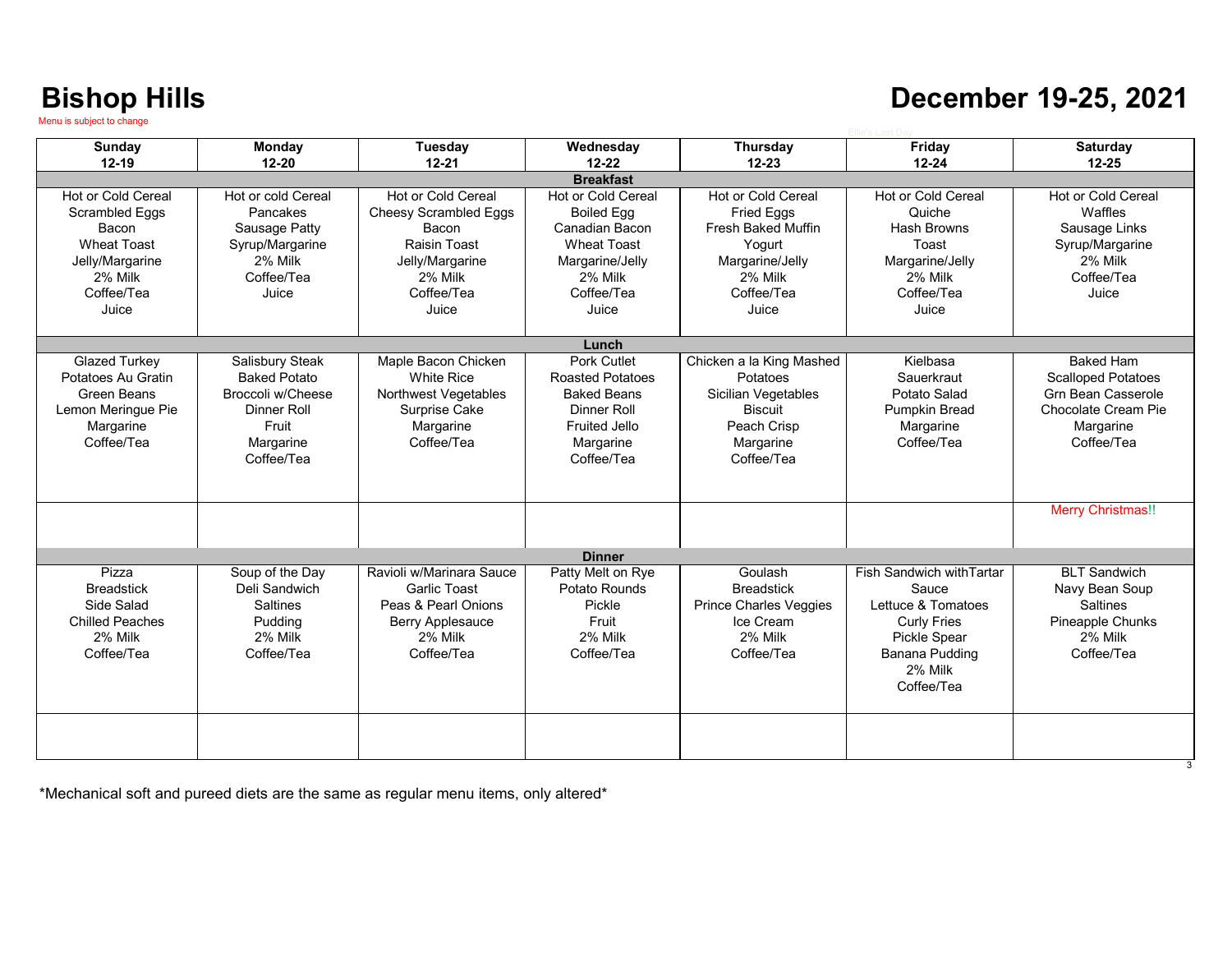### **December 26, 2021- January 1, 2022**

| <b>Sunday</b><br>$12 - 26$                                                                                               | Monday<br>$12 - 27$                                                                                                       | <b>Tuesday</b><br>$12 - 28$                                                                                                   | Wednesday<br>$12 - 29$                                                                                                                        | <b>Thursday</b><br>$12 - 30$                                                                                                         | Friday<br>$12 - 31$                                                                                                                | Saturday<br>$01 - 01$                                                                                                     |  |
|--------------------------------------------------------------------------------------------------------------------------|---------------------------------------------------------------------------------------------------------------------------|-------------------------------------------------------------------------------------------------------------------------------|-----------------------------------------------------------------------------------------------------------------------------------------------|--------------------------------------------------------------------------------------------------------------------------------------|------------------------------------------------------------------------------------------------------------------------------------|---------------------------------------------------------------------------------------------------------------------------|--|
| <b>Breakfast</b>                                                                                                         |                                                                                                                           |                                                                                                                               |                                                                                                                                               |                                                                                                                                      |                                                                                                                                    |                                                                                                                           |  |
| <b>Hot or Cold Cereal</b><br>French Toast<br>Sausage Links<br>Toast<br>Margarine/Jelly<br>2% Milk<br>Coffee/Tea<br>Juice | <b>Hot or Cold Cereal</b><br><b>Scrambled Eggs</b><br>Bacon<br>Toast<br>Margarine/Jelly<br>2% Milk<br>Coffee/Tea<br>Juice | <b>Hot or Cold Cereal</b><br><b>Breakfast Bake</b><br><b>Wheat Toast</b><br>Margarine/Jelly<br>2% Milk<br>Coffee/Tea<br>Juice | <b>Hot or Cold Cereal</b><br><b>Biscuits &amp; Sausage</b><br>Gravy<br><b>Boiled Egg</b><br>Margarine/Jelly<br>2% Milk<br>Coffee/Tea<br>Juice | <b>Hot or Cold Cereal</b><br>Egg Patty<br><b>Turkey Links</b><br>Nutrigrain Bar<br>Margarine/Jelly<br>2% Milk<br>Coffee/Tea<br>Juice | <b>Hot or Cold Cereal</b><br>Omelette<br>Hashbrowns<br><b>Wheat Toast</b><br>Margarine/jelly<br>2% Milk<br>Coffee/Tea<br>Juice     | <b>Hot or Cold Cereal</b><br>Waffles<br>Bacon<br>Syrup/Margarine<br>2% Milk<br>Coffee/Tea<br>Juice                        |  |
|                                                                                                                          |                                                                                                                           |                                                                                                                               | Lunch                                                                                                                                         |                                                                                                                                      |                                                                                                                                    |                                                                                                                           |  |
| Roasted Turkey Mashed<br>Potatoes<br>Carrots<br>Dinner Roll<br><b>Assorted Pie</b><br>Margarine<br>Coffee/Tea            | Lasagna<br><b>Garlic Toast</b><br>Side Salad with Choice of<br>Dressing<br>Pineapple Delight<br>Margarine<br>Coffee/Tea   | Sausage & Peppers<br>Potato Salad<br><b>Broccoli</b><br><b>Fresh Baked Cookie</b><br>Margarine<br>Coffee/Tea                  | Italian Baked Chicken<br><b>Red Bliss Potatoes</b><br>Sicilian Vegetables<br>Apple Cobbler Cake<br>Margarine<br>Coffee/Tea                    | Roasted Turkey<br>Mashed Potatoes & Gravy<br>Stuffing<br>Dinner Roll<br>Pumpkin Pie<br>Coffee/Tea                                    | Oven Baked Fish<br><b>Rice Pilaf</b><br>Cauliflower w/Cheese<br><b>Berry Coconut Crisp</b><br>Margarine<br>Coffee/Tea              | Meatloaf<br><b>Baked Potato</b><br>Sicilian Vegetables<br><b>Dinner Roll</b><br><b>Brownie</b><br>Margarine<br>Coffee/Tea |  |
|                                                                                                                          |                                                                                                                           |                                                                                                                               |                                                                                                                                               |                                                                                                                                      |                                                                                                                                    |                                                                                                                           |  |
|                                                                                                                          |                                                                                                                           |                                                                                                                               | <b>Dinner</b>                                                                                                                                 |                                                                                                                                      |                                                                                                                                    |                                                                                                                           |  |
| Egg Salad Sandwich<br>Potato Chips<br>Pickle<br><b>Fruit Salad</b><br>2% Milk<br>Coffee/Tea                              | Chili w/Beans<br><b>Saltines</b><br>Honey Corn Bread<br>Berry Applesauce<br>2% Milk<br>Coffee/Tea                         | Soup of the Day<br><b>Grilled Cheese Sandwich</b><br><b>Bread &amp; Butter Pickles</b><br>Peaches<br>2% Milk<br>Coffee/Tea    | Tuna Noodle Casserole<br><b>Garlic Toast</b><br><b>Mixed Vegetables</b><br><b>Tropical Fruit</b><br>2% Milk<br>Coffee/Tea                     | Cheeseburger w/<br><b>Condiments on Side</b><br><b>French Fries</b><br>Ice Cream<br>2% Milk<br>Coffee/Tea                            | Soup of the Day<br>Saltine Crackers<br>Ham & Cheese Croissant<br><b>Pickle Spear</b><br><b>Red Grapes</b><br>2% Milk<br>Coffee/Tea | California Reuben<br>Corn Nuggets<br>Dill Pickle Spear<br><b>Fruited Jello</b><br>2% Milk<br>Coffee/Tea                   |  |
|                                                                                                                          |                                                                                                                           |                                                                                                                               |                                                                                                                                               |                                                                                                                                      |                                                                                                                                    |                                                                                                                           |  |